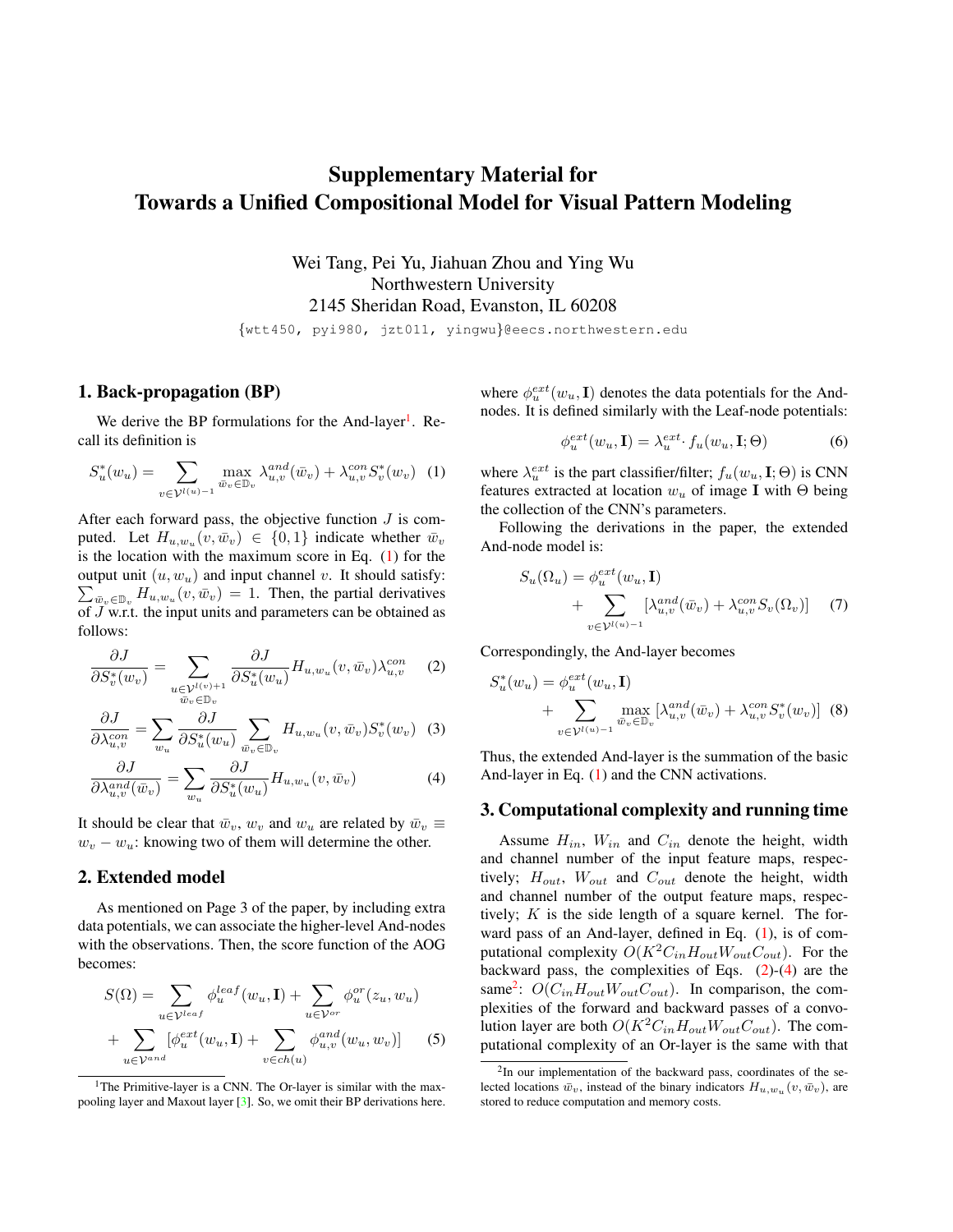<span id="page-1-2"></span>

<span id="page-1-1"></span>Figure 1. Node filters learned on the MNIST dataset. Only positive values of each filter are displayed. Each higher-level filter is composed from the child filters using the learned parameters. Bottom row: 20 primitive filters. Top row: 10 Object-level filters. Middle row: 80 Or-node filters. The 4 filters in a green (red) box are those most relevant (irrelevant) to the corresponding object filter, evaluated by  $\lambda_{uv}^{con}$ . Due to part sharing, some filters may occur in multiple columns.

of a Maxout layer:  $O(C_{in}H_{in}W_{in})$  for forward pass and  $O(C_{out}H_{out}W_{out})$  for backward pass. For an architecture with multiple layers, its computational complexity is just the summation of the complexities of each layer. Compared with our CompNet, the previous compositional models [\[5,](#page-2-1) [12,](#page-2-2) [10,](#page-2-3) [13,](#page-2-4) [14,](#page-2-5) [9\]](#page-2-6) are less scalable. In the forward pass (inference), they search the parts in the whole image space instead of a local window. This leads to a complexity  $O(C_{in}H^2W^2C_{out})$  for each composition level, where H and W denote the image size,  $C_{in}$  and  $C_{out}$  denote the child number of each parent and the parent number. Note  $H$  and  $W$  are far larger than  $K$ . To estimate the parameters, latent structural learning, based on the concave-convex procedure (CCCP) [\[11\]](#page-2-7), is usually exploited. Each iteration contains two steps: i) Given the current parameter estimation, infer the optimal values of the latent variables. This is of the same complexity with the forward pass; ii) Solve a standard structural SVM problem [\[6\]](#page-2-8) without latent variables. The second step is an iterative process and computationally expensive for large training set and deep structures [\[12\]](#page-2-2). In each sub-iteration, all latent states of all training examples have to be checked to create/update a working set [\[12\]](#page-2-2). Then, a SVM dual problem over this working set is optimized via the Sequential Minimal Optimization (SMO) [\[4\]](#page-2-9).

Since our CompNet is trained via a GPU<sup>[3](#page-1-0)</sup> while previous compositional models are learned using CPUs, it is unfair to compare their running times directly. For example, it takes the 3-layer model [\[12\]](#page-2-2) 25 hours to train one object class on the PASCAL VOC 2007 dataset; The training of our deeper CompNet, as described in the paper, for all the 20 object classes takes less than 4 hours. Thus, we compare the CompNet with its CNN and Maxout Network counterparts. Specifically, in the ICDAR-03 character recognition task, all the three networks have the same depth, width and batch size, *i.e*. 128, as described in the paper. Using the same GPU, they achieve the same efficiency: training 100 iterations costs 8 seconds and testing on all the 5400 samples costs 1 second. This agrees with our complexity analysis.

#### 4. Experiments

Fig. [1](#page-1-1) here is the same with Fig. 6 in the paper except that only positive parts of the composed filters are displayed. We include it here for assistant visualization.

Tab. [1](#page-2-10) supplements the experiment of object detection on the PASCAL VOC 2007 dataset with the average precisions (APs) of each method on the 20 object classes. We also include the detection results obtained on the PASCAL VOC 2012 dataset in Tab. [2.](#page-2-11) We can observe that the proposed CompNet outperforms the baseline methods on both datasets. However, the proposal-based approaches, *i.e*., CompNets and R-CNNs, fail to detect bottles well. This is due to the bad localization of this object class by the adopted object proposal method [\[7\]](#page-2-12).

## 5. Discussion

For structure modeling, we explicitly parametrize and learn the connections. As we observed in our experiments, the learned connections are generally sparse. For example, Fig. [2](#page-2-13) shows the histogram of the learned connection parameters of the CompNet in the MNIST experiment. Since most connections have strengths close to 0 and can be omitted, the learned model corresponds to an AOG with sparse connections.

In the experiments, we have tested both And-Or-And and

<span id="page-1-0"></span><sup>&</sup>lt;sup>3</sup>NVIDIA TITAN X with 12 GB memory